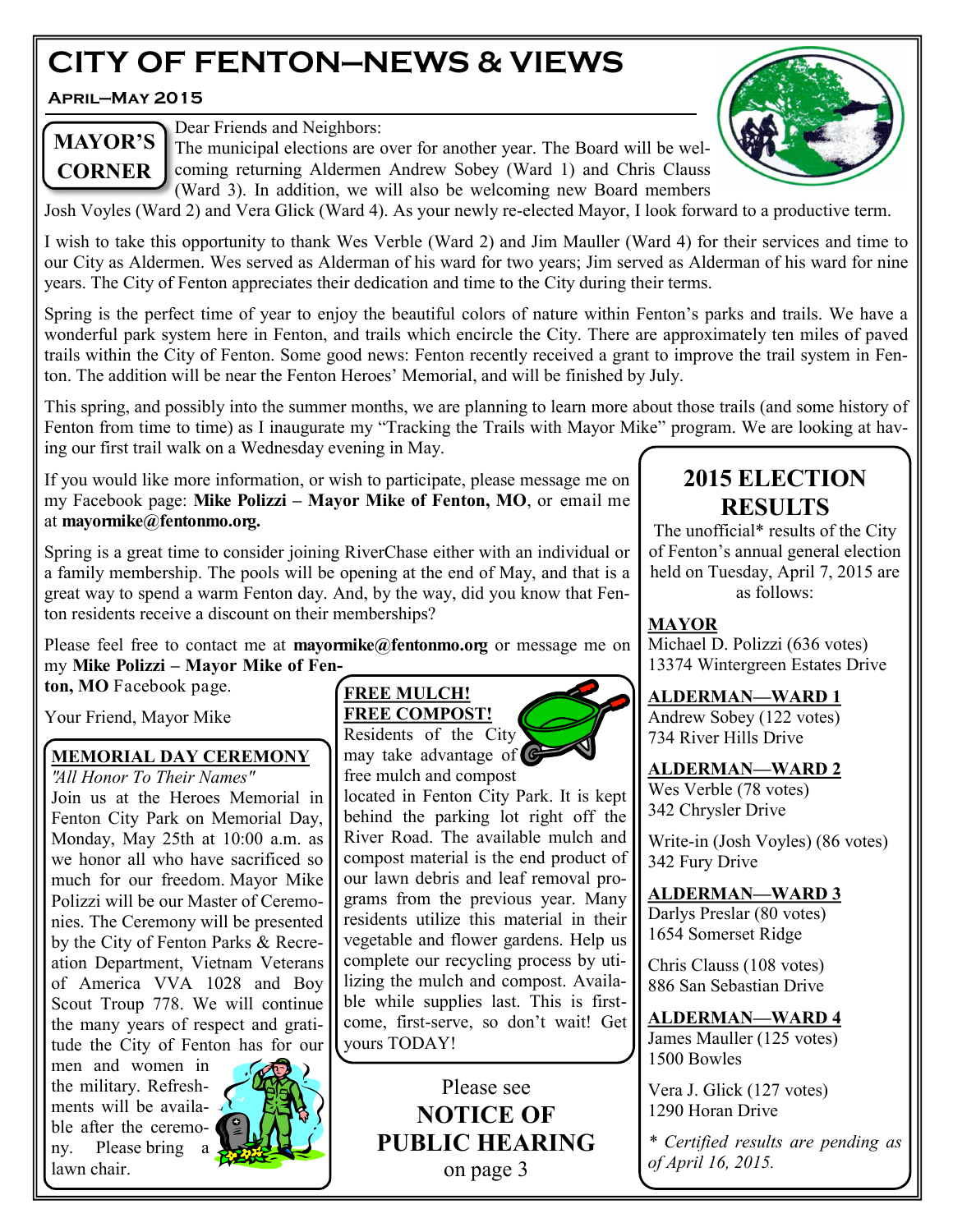April—May 2015

## **PLANNING & ZONING COMMISSION PUBLIC HEARING**

On Tuesday, May 5, 2015, the Planning & Zoning Commission will hold a Public Hearing at 7:00 p.m. during their regularly scheduled meeting at City Hall to consider the following:

## **OLD BUSINESS:**

 Consideration of amendments to *Chapter 480: Subdivision Regulations* and other certain Sections of the Zoning Code pertaining to Subdivision Regulations.

### **NEW BUSINESS:**

 A petition for Site Plan review by The Summit at Gravois Bluffs, LLC, of a revised Site Plan for a proposed  $6,000(+/-)$  square-foot commercial building at 750 Gravois Bluffs Boulevard. The property is zoned "C-1" Commercial Zone District.

For more information, please call Community Development at (636) 349-8110.

## **TRASH TALK & YARD WASTE YAK**

Come and get 'em! Your ten (10) complimentary Yard Waste/Trash Overflow Stickers for 2015 are now available at City Hall. You can pick them up Monday through Friday from 8:00 a.m. to 4:30 p.m. Please remember

that the complimentary stickers are **only** available at City Hall, but additional stickers can always be purchased for \$1.00 each from City Hall or RiverChase. If you have questions or need alternatives for obtaining your free yard waste stickers, please contact City Hall at (636) 343-2080. ——–——————————————

Don't forget! Our current trash and recycling contract with Christian Environmental Services offers residents the chance to dispose of one (1) **bulky item** per week (maximum of 75 pounds). Place at curb with trash on Mondays. For additional information, contact Public Works or visit our website: www.fentonmo.org.

Need to recycle electronics or appliances? MRC (Midwest Recycling Center) offers recycling for St. Louis area residents. Call or visit their website for details and drop off locations: **(314) 200-9017 or www.midwrc.net.**

——–——————————————

## **FENTON HISTORICAL SOCIETY**

The Monthly meeting of the Fenton Historical Society will be Thursday, May 7, 2015 at 7:00 p.m. at #1 Church Street, Olde Towne Fenton. For more information, contact us at:

**www.fentonhistory.com (636) 326-0808**

### **NEW BUSINESS CORNER**

The following businesses have applied The following businesses have applied to the following for an Occupancy Permit and are planning on calling Fenton "home":



**Fishnoodle Industries LLC d/b/a Diaper Sewing Supplies & Diaper Fabric Direct** 2275 Cassens Drive, Suite 107 *(retail/wholesale order fulfillment for fabric sales)*

**DTI, Inc.**

1619 Headland Drive *(office for freight brokerage company)*

**Holt Electric** 1702 Chase Drive *(wholesale of electrical supplies and lighting*

**TJ Weatherby Enterprises, Inc. d/b/a Junk King St. Louis** 775 Merus Court *(office/warehouse for storage of tools/scrap metal)*

**Innovative Heights Fenton, LLC d/b/a Sky Zone Trampoline Park** 631 Gravois Road *(fitness center/trampoline park)*

**Forberg Scientific d/b/a St. Louis Valve & Fitting** 541 Axminister Drive *(sales office/warehouse for instrumentation distribution)*

**The Foundation Doctor**

1724 West Park Center Drive, Suite A *(office/warehouse for residential/ commercial foundation repair company)*

## **HELP KEEP FENTON BEAUTIFUL**

It's spring! People are going for walks in their neighborhoods and parks, or are enjoying the use of one of the City's nice shelters or athletic fields. Please help keep our City clean by not littering. If you see some litter, please pick it up and discard it in a proper receptacle. Also, if you are walking your dog, please carry a plastic bag for the dog litter and dispose of it properly.

## **YARD & GARAGE SALE PERMITS**

Spring is coming! And along with it—SPRING CLEAN-ING! Don't forget that you need to obtain a permit from City Hall for all Garage Sales or Yard

Sales. **There is no charge for this permit.**  We will also provide you with sign regulations and any other necessary information.



#### PAGE 2

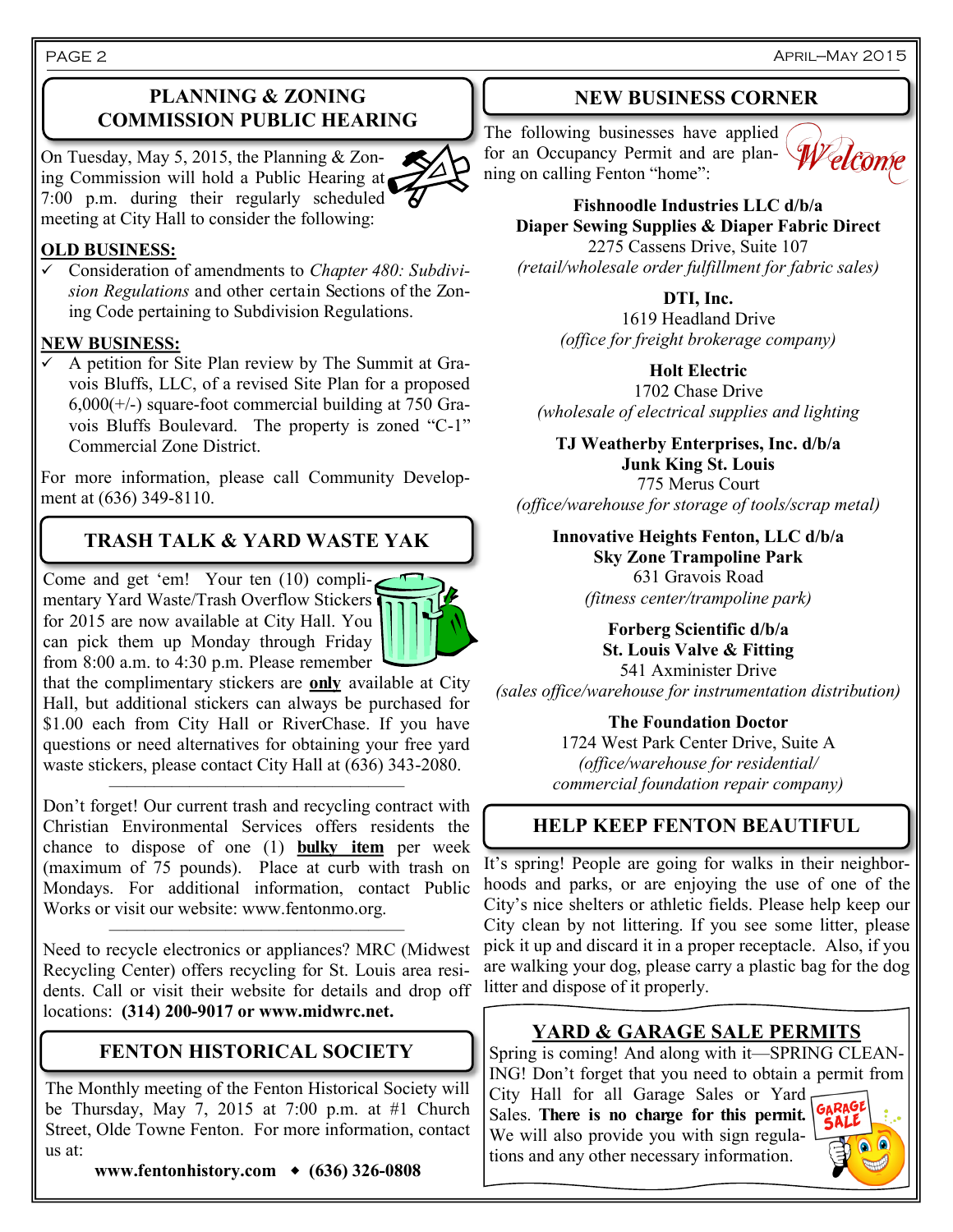## **ST. LOUIS COUNTY POLICE—FENTON PRECINCT**

#### **Tax Fraud Victim?**

If you are a victim of tax fraud, St. Louis County has offered reporting for these incidents to be completed via phone (314-889-2341) to expedite your return process.

#### **Do Not Leave Pets in Vehicles**

Leaving pets unattended in vehicles during the heat is a crime in the City of Fenton. If an officer witnesses an animal suffering in a hot vehicle, the person responsible will be issued a citation. If the officer feels the animal is in imminent danger of heat exhaustion, heat stroke or death the officer will remove the animal from the vehicle and give custody of the animal to the St. Louis County Animal Control. On a 90-degree day it takes only 10 minutes for a vehicle to heat up to nearly 110 degrees. Dogs don't sweat like people do; it doesn't take long for a dog to overheat, even with the windows down and in the shade. Best thing to do is leave your pet at home.

## **Trivia Night**

The Fenton Police will be hosting a Trivia Night to support Missouri Special Olympics. This epic event will be held **Friday, April 24 at 7:00 p.m.** at the Fenton American Legion. Entry fee is \$15/ person. There will be games between rounds and a silent auction. Contact Officers Dilks or Weston at 636-349-8120 for reservations

#### **Neighborhood Policing OfficerAaron Dilks Precinct Phone (636) 349-8120**

## **OLD GRAVOIS ROAD REPLACEMENT PROJECT**

### **Old Gravois Road Replacement—Phase I**

In 2013, the City was awarded a grant through East-West Gateway for the engineering and construction for Phase I, consisting of the replacement of Gravois Road from Water Street to Ferry Street. Design work will begin this year with the construction expected to begin in 2017.

## **Old Gravois Road Replacement— Phase II**

In February 2015, the City applied for a federal grant through East-West Gateway for the reconstruction of Old Gravois Road Phase 2 from Ferry Street to Highway 141. It is expected that the City will be notified if the Grant was awarded by late spring to early summer.

## **CONCRETE SLAB & SIDEWALK REPLACEMENT**

The 2015 Concrete Street Slab and Sidewalk Repair Program will be starting in mid-May to early June. The main focus this year for residential street slab replacement will be San Sebastian Drive and La Palma Drive for the Residential areas. For the commercial/industrial areas, Larkin Williams Industrial Court and Axminister Drive will be addressed. At times, driveways will be affected to allow for the replacement of the street slabs. If your driveway will be blocked due to the construction, advanced notice will be given in an effort to work out other parking arrangements. Sidewalk repair will be taking place at various locations around the City. Please drive or walk slowly when traveling through the construction zones.

#### **COMMUNITY DEVELOPMENT BLOCK GRANT FUNDS**

The City of Fenton will hold a Public Hearing to discuss the allocation of \$20,000 in Community Development Block Grant Funds which will become available after January 1, 2016. The Public Hearing will be held at 6:45 p.m. on Thursday, June 25, 2015 at Fenton City Hall. To further its commitment to fair and equitable treatment of all citizens, the City of Fenton has enacted and/or enforces the following:

- *A Fair Housing Ordinance* prohibiting unlawful discrimination against any person because of race, sex, color, religion, disability, familial status or national origin;
- *A Policy of Nondiscrimination on the basis of Disability* in the admission or access to, or employment in its federally assisted programs or activities;
- *A Policy of Equal Opportunity to Participate in Municipal Programs and Services*  regardless of race, color, religion, sex, age, disability, familial status, national origin, or political affiliation;
- *A requirement for bidding on CDBG activities that promotes* employment opportunities created by HUD funding and that these opportunities be afforded low-income community residents and business.

If you would like information regarding the above policies or if you believe you have been unlawfully discriminated against, contact the following municipal official or employee who has been designated to coordinate compliance with equal opportunity requirements referenced above:

Diane Monteleone, City Clerk/Manager (636) 343-2080 625 New Smizer Mill Road Fenton, MO 63026

If you are a person with a disability or have special needs in order to participate in this Public Hearing, please contact:

> Diane Monteleone (636) 343-2080 VOICE or 1-800-735-2466 RELAY MO

Equal Opportunity Employer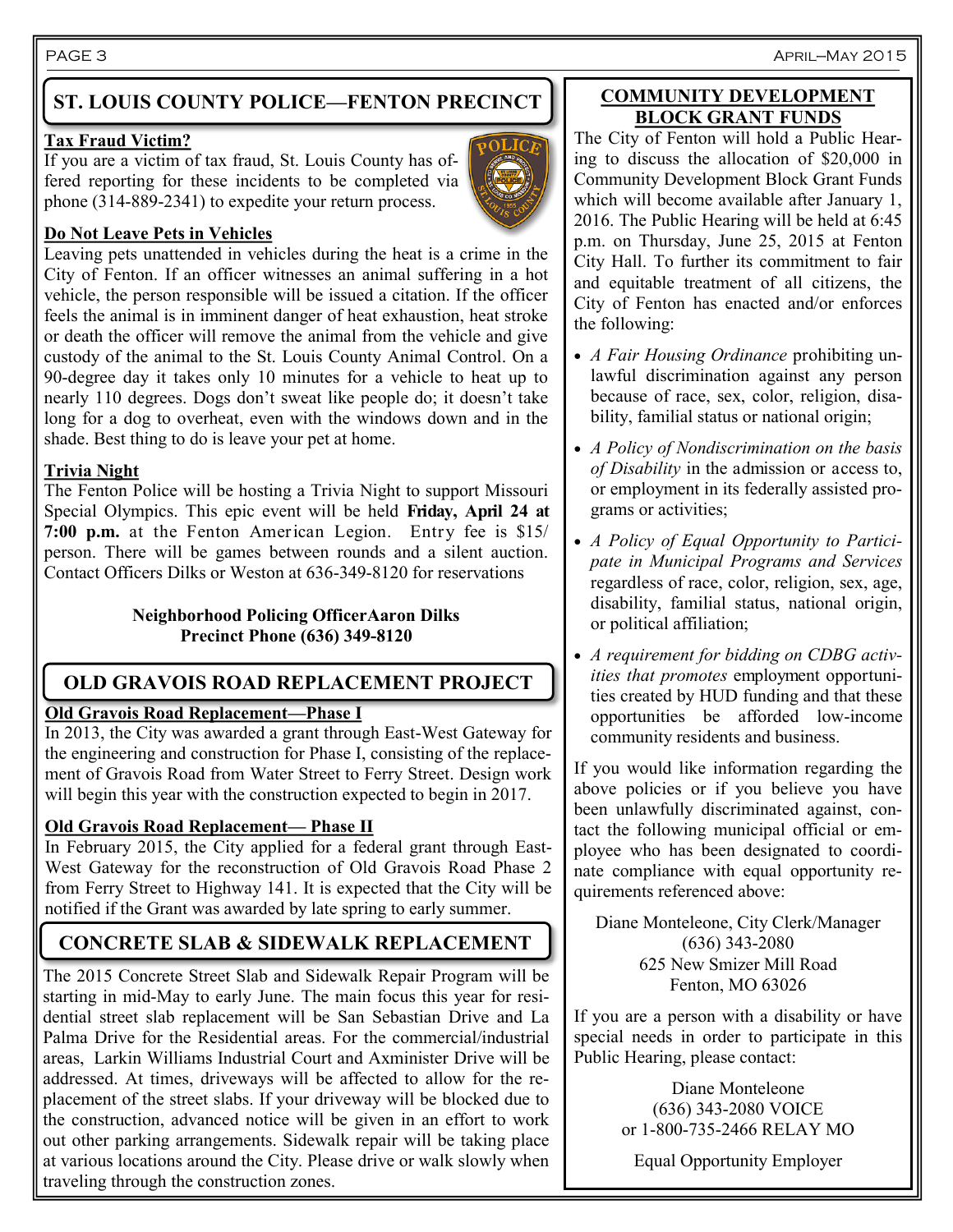### **UPCOMING PROGRAM OFFERINGS**

For detailed information, including program fees and registration requirements, please call RiverChase of Fenton at **(636) 343-0067** or visit our website at **www.fentonmo.org**.

## **YOUTH ACTIVITIES**

**T-BALL/COACH PITCH LEAGUES** Session II: July  $11 -$ August 29 Registration Deadline: June 7

## **INSTRUCTIONAL BASEBALL: OZZIE SMITH'S SPORTS ACADEMY**

**June 22 to 25:** Ozzie's instruction is based on positive motivation. All of our instructors have all played at the collegiate and/or professional levels, and love to teach kids. We enjoy seeing kids have suc-



cess! The MVP and Allstar baseball and softball camps will be run separately, but the mini-hitter camp will be coed. Registration must be done online at:

**www.ozziesmithssportsacademy.com**

**Mini-Hitters (Ages 3 to 5)** 8:30 a.m. to 9:30 a.m.; Cost \$49

**All Stars (Ages 6 to 8)** 8:30 a.m. to 11:00 a.m.; Cost \$109

**MVP's Camp (Ages 9 to 14)** 8:30 a.m. to 11:00 a.m.; Cost \$109

## **SPECIAL EVENTS**

**SUMMER CAMP 2015** Earlybird special pricing through March 31.

## **SENIOR (55+) LUNCH AND BINGO**

Wednesday, May 13 at 10:30 a.m. We will be having chicken fajitas for lunch to celebrate Cinco de Mayo. Price is \$6.50/person; register by Sunday, May 10.

## **COMMUNITY INDOOR GARAGE SALE**

Saturday, April 25 from 9:00 a.m. to 1:00 p.m. Don't miss out on bargain buys at RiverChase!

## **FOLLOW US ON TWITTER**

@FentonParks



**LIKE US ON FACEBOOK** www.facebook.com/FentonParks

www.facebook.com/FentonFarmersMarket

### **PARKS & RECREATION ADULT ACTIVITIES COED SAND VOLLEYBALL**



League days are Tuesday, Thursday, and Friday. All leagues are seven (7) weeks plus a

single elimination playoff. All league winners will receive a championship t-shirt. Cost is \$174 per team/ session. **Registration deadline is a week prior to session** 

### **date. No exceptions.**

Session I: Week of May 5 Session II: Week of July 7

### **COUCH TO 5K RUNNING CLUB**

Ease into training for a 5K run. A 30-minute run/walk designed for beginners. Class takes place at Olde Towne Fenton Pavilion. Pre-registration is required.

> Saturday Mornings: 7:30 a.m. to 8:00 a.m. May 30 to July 25 (no class July 4) \$18 Residents/Members; \$22 Non-Members

## **GROUP CYCLING**

A fun and great way to get your cardio exercise. This is a 45-minute class that all fitness levels can do.

> Tuesdays: 5:15 p.m. to 6 p.m. Wednesdays: 9:30 a.m. to 10:15 a.m. Thursdays: 5:15 p.m. to 6:00 p.m. \$39 Residents/Members; \$47 Non-Members

### **SILVERSNEAKERS CLASSIC**

This class is for seniors who have a SilverSneakers card. Participants will have fun and move to the music through a variety of exercises designed to increase muscular strength, range of movement and activities for daily life.

> Session starts May 19 Tuesdays and Thursdays

## **OLDE TOWNE FARMERS MARKET**

**Opening Day: Saturday, May 2, 2015** Enjoy local, seasonal produce and prepared food. Enjoy live market music or simply come out to meet with your neighbors in the spring air. Farmers Market is

open every Saturday from May through October from 8:00 a.m. to 1:00 p.m. at the Olde Towne Pavilion located at 200 Gravois Road. Sponsored by SSM St. Clare Medical Center. Check for market updates and activities at: www.facebook.com/FentonFarmersMarket. To join the market as a vendor, please call 636-343-0067.

**For more information on any of the above events or classes, please contact RiverChase at (636) 343-0067 or visit www.fentonmo.org**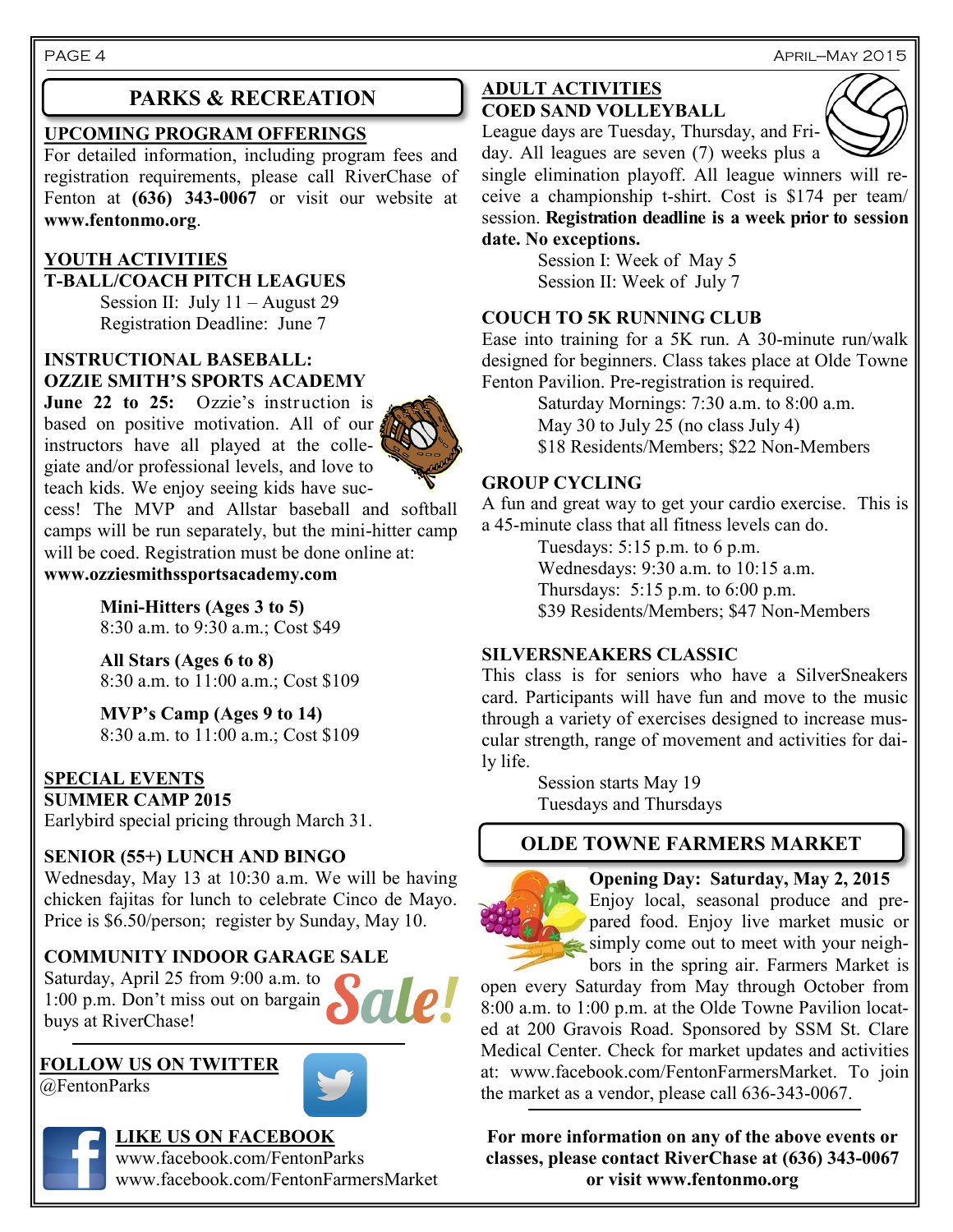## **DECISIONS FROM THE MARCH 26 AND APRIL 9, 2015 BOARD OF ALDERMEN MEETINGS**

## *DECISIONS*

- Approved a site plan, with conditions, for an exterior building remodel submitted by Tammy Korte of ArcVision, Inc. for 631 Gravois Road. The parcel is addressed as 635 Gravois Road.
- $\checkmark$  Presented a Career Achievement Award to Michael Pitchford for his 15 years of service to the City.
- $\checkmark$  Approved and authorized Parks and Recreation Director, Tom Diven, to purchase (14) St. Marteen Collection Club Chairs at \$79.95 each, (11) Sand Chairs at \$79.95 each, shipping and handling fee of \$260.00, including a 5% "Now Discount" off of the purchase price of the chairs for a total cost of \$2,158.81 from Pool Furniture Supply as stated in the provided quote on file with the City.
- $\checkmark$  Approved exercising the option to renew the existing Contract with A Graphic Resource for the printing of The Beacon Program Guide as approved by Ord. #3319 for an additional 3 years.
- Approved seeking bids for the replacement of the roof of the Main Pavilion in Fenton City Park.
- $\checkmark$  Approved seeking bids for a 15 Passenger Van.
- Approved waiving the requirement that Lifeguards Unlimited, Inc. submit to the City a Performance Bond as currently provided for within the scope of services section under Services Contract, approved by Ord. #3480 between the City and Lifeguards Unlimited, Inc. and to authorize the City Clerk/Manager to take any action reasonably necessary to effectuate the intent of this motion.
- Approved acknowledging the automatic renewal for a one-year term (5/1/15 to 4/30/16) of the Product and Services Contract between the City and The Active Network approved via Ord. #3402 under which The Active Network provides maintenance and support services for Class Software (Recreation Software) and authorized payment of the \$331.31 price increase from last year's contract amount as contemplated by Section 22 of the Contract and as specified in Invoice #4100104437, dated January 25, 2015 for a total payment by the City in the amount of \$7,426.70 for the one-year term.
- $\checkmark$  Approved the increase of charges as specified in the SunGard Public Sector Invoice #95918 for the City's maintenance of the financial software licenses in accordance with the terms and procedures of the Agreement between the City and SunGard Public Sector for software license, sale and installation of equipment and support and maintenance services.
- $\checkmark$  Approved charging 10% of the police services bill to the Parks/Storm Water Fund and to make a budget adjustment to reflect same.
- $\sim$  Approved transferring \$450,000 from the General Fund to the Capital Projects Fund and transferring \$1,350,000 from the Parks/Storm Water Fund to the Capital Projects Fund
- $\checkmark$  Approved the City partnering with Maritz in their E-Cycle & Metal Recycling Collection on May 14, 2015.
- $\checkmark$  Approved the City holding a 3rd Annual Spring Clean-Up Day on Saturday, June 13, 2015.
- $\checkmark$  Approved a Caterer's Permit for TR Entertainment, LLC to cater an event at Epic VI Sports Arena, 601 Gravois Bluffs Boulevard, Suite 6 on April 15, 2015.

## *ORDINANCES*

 $\checkmark$  #3494 Ord. approving a Lease Agreement between the City and Sisters Tea House & Gift Shop, LLC.



- #3495 Ord. approving a Contract with Lifeguards Unlimited, Inc. d/b/a Pool Pros of St. Louis for Re-Strapping of Swimming Pool Deck Furniture.
- $\checkmark$  #3496 Ord. approving an Agreement with Lawn Care Services of St. Louis, LLC d/b/a The Grounds Guys of Fenton for Grass Mowing Services through Dec. 31, 2015 with an option to renew for up to two additional oneyear terms.
- $\checkmark$  #3497 Ord. approving a Supplemental Cooperation Agreement with St. Louis County for the allocation of Community Development Block Grant Funds for the year 2015.
- #3498 Ord. establishing the Year 2015 Municipal Tax Rate for general revenue purposes in the City at no cents for each one hundred dollars of valuation for all real and personal property.
- $\checkmark$  #3499 Ord. amending the 2014 approved Budget.
- $\checkmark$  #3500 Ord. approving a Contract with Neumayer Equipment Company to decommission Stage II Vapor Recovery System at the City's Public Works Facility.